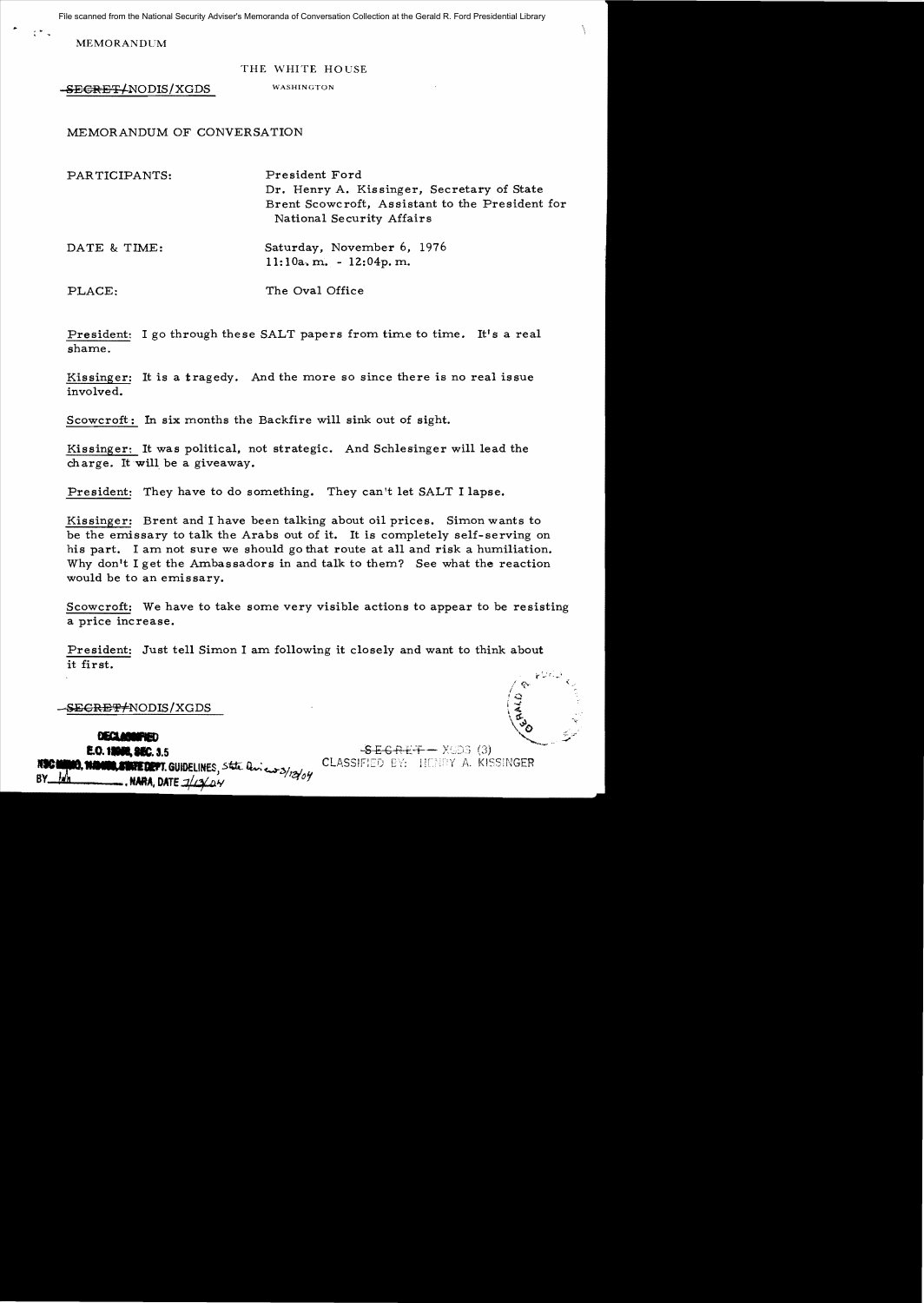## $-$ <del>SECRET</del>/NODIS/XGDS  $-$  2  $-$

(Discussion about the Soviet Embassy reception and the warm sentiment of all the Arabs toward the President, etc.)

Kissinger: I am convinced it can go no other way but to disaster. The only question is can we save it in time. That is why I would like to lead the foreign policy debate.

President And I would like to lead the political debate. That is why I want to go out in a cooperative way.

Kissinger We should bend over backwards, go out with dignity and with conp lete cooperation. Then the mess they make can't be blamed on us.

President And we will look better and better as time goes on.

(There followed a discussion of politics, keeping control of the Republican party. etc.)



SEGRET/NODIS/XGDS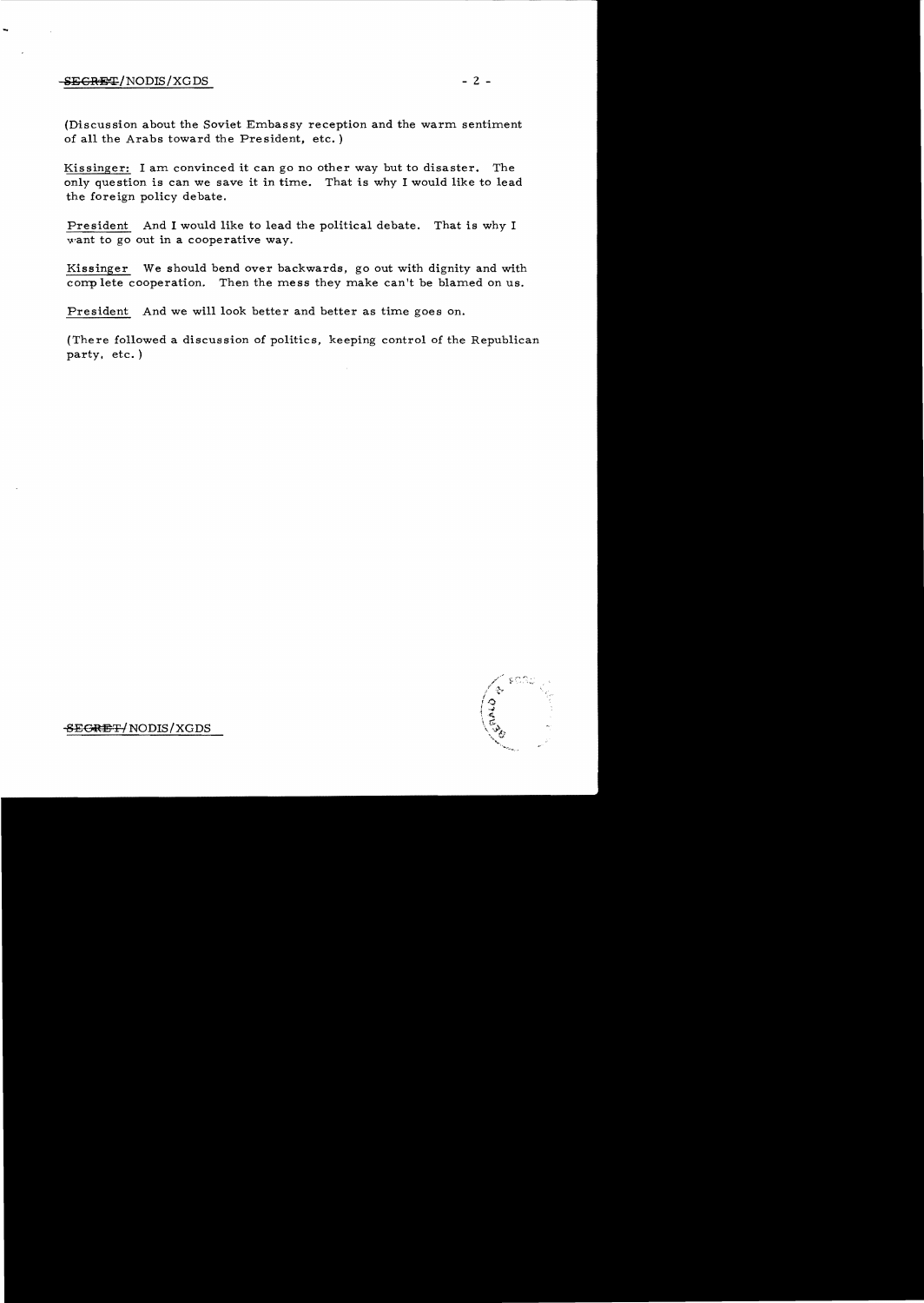$P/K$  6 Un  $Z$   $\sqrt{ }$ 

P 2 go Chron these Sult pages pointer 8 tri Atisce real shown 4 It is a trapper a moi se suive There is up und issue commented S In 6 more & Barbfine will sink mit of sylit. K It was pointed, not stritinger. and Schko avail lead Monge, l'essible bien personne, P. Thy houts de santhing, This can't let Seit I lysse .<br>Normal de extracta com composito celebrativamen K Bust a I bune burn Tolking about wind prices souvelles demander à la cercion aptitude andant ofit, It is completely sep-siming on this part, dan wit sure we should go that unit consultation a humandum why don't get Condresselles un an Calkte Chris, Sur what -Untra crossed beto cur camaray. S Cale bank to take ream way consider this ce opporte la cessain après mars P Justiell Simon Dur forthing is elsely Chisinemen Mont, Sur, Emb ruption + crain sintend of all Crists Trevard = Pres, it) K I we want to cam jo months way had to desates. The only question is can we same It in this. That say I will the <u>leade</u> Fp deton P one & a political liberty. That wing I want Expant in a cop major **DECLASSIFIED** E.O. 12058, SEC. 3.5 NOC NONO, 11794106, SWIEDEPT. GUIDELINES, State leview 3/3/3/04<br>BY Laly